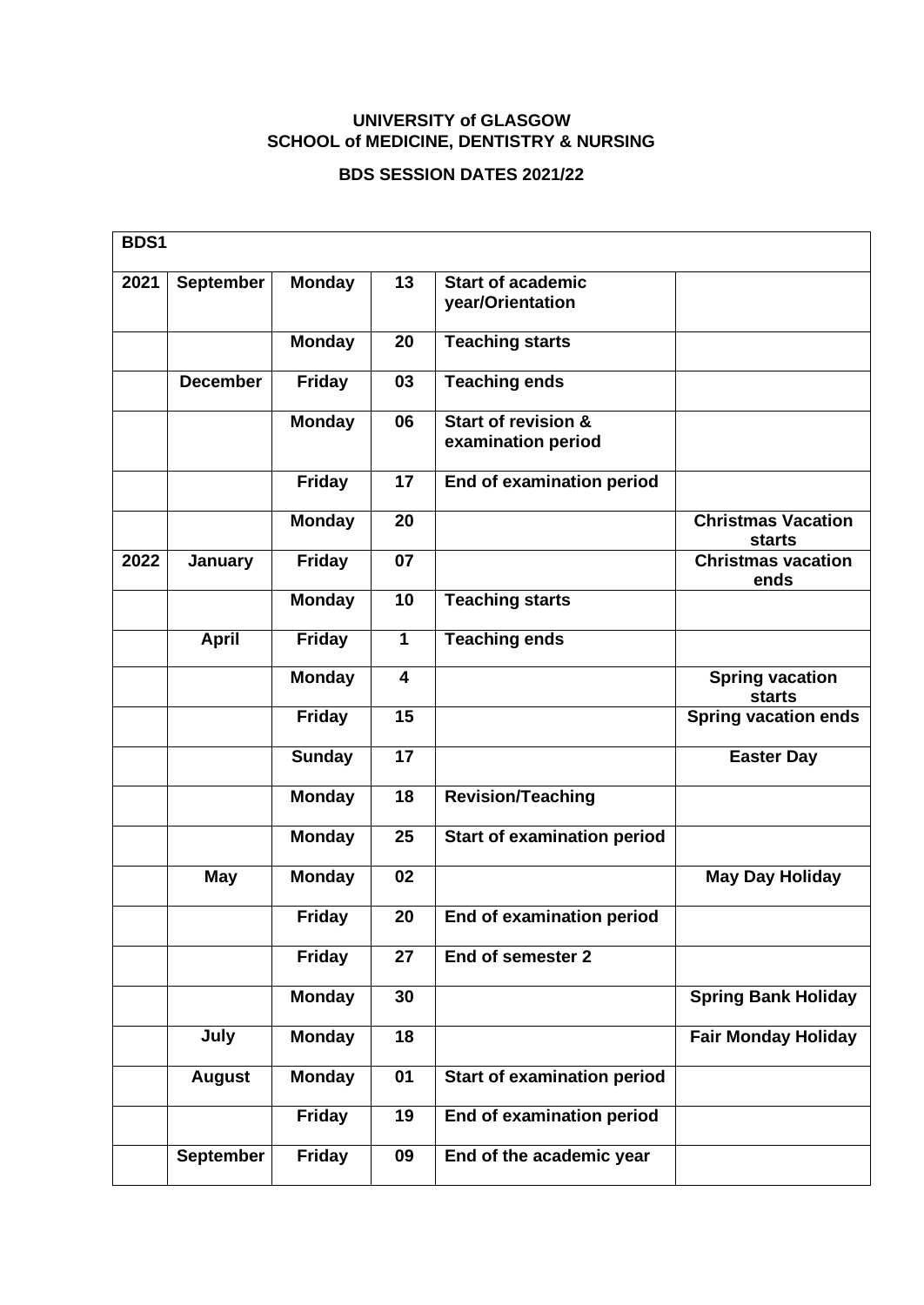| <b>BDS2-4</b> |                  |               |                         |                                             |                                            |  |
|---------------|------------------|---------------|-------------------------|---------------------------------------------|--------------------------------------------|--|
| 2021          | <b>September</b> | <b>Monday</b> | 20                      | <b>Teaching starts</b>                      |                                            |  |
|               | <b>December</b>  | <b>Friday</b> | 17                      | <b>Teaching ends</b>                        |                                            |  |
|               |                  | <b>Monday</b> | 20                      |                                             | <b>Christmas Vacation</b><br><b>starts</b> |  |
|               |                  | <b>Friday</b> | $\overline{31}$         |                                             | <b>Christmas vacation</b><br>ends          |  |
| 2022          | January          | Wednesday     | 05                      | <b>Teaching starts</b>                      |                                            |  |
|               | <b>April</b>     | <b>Friday</b> | 1                       | <b>Teaching ends</b>                        |                                            |  |
|               |                  | <b>Monday</b> | $\overline{\mathbf{4}}$ |                                             | <b>Spring vacation</b><br><b>starts</b>    |  |
|               |                  | <b>Friday</b> | 15                      |                                             | <b>Spring vacation ends</b>                |  |
|               |                  | <b>Sunday</b> | 17                      |                                             | <b>Easter Day</b>                          |  |
|               |                  | <b>Monday</b> | 18                      | Revision/Teaching*                          |                                            |  |
|               |                  | <b>Monday</b> | 25                      | <b>Start of examination period</b>          |                                            |  |
|               | May              | <b>Monday</b> | 02                      |                                             | <b>May Day Holiday</b>                     |  |
|               |                  | <b>Friday</b> | 20                      | End of examination period                   |                                            |  |
|               |                  | <b>Monday</b> | 23                      | <b>Teaching resumes</b>                     |                                            |  |
|               |                  | <b>Monday</b> | 30                      |                                             | <b>Spring Bank Holiday</b>                 |  |
|               | June             | <b>Friday</b> | 17                      | <b>Teaching ends</b>                        |                                            |  |
|               |                  | <b>Monday</b> | 20                      |                                             | <b>Summer vacation</b><br><b>starts</b>    |  |
|               | July             | <b>Monday</b> | 18                      |                                             | <b>Fair Monday Holiday</b>                 |  |
|               | July             | <b>Friday</b> | 22                      |                                             | <b>Summer vacation</b><br>ends             |  |
|               |                  | <b>Monday</b> | 25                      | <b>Teaching resumes</b>                     |                                            |  |
|               | <b>August</b>    | <b>Monday</b> | 01                      | <b>Start of resit examination</b><br>period |                                            |  |
|               |                  | <b>Friday</b> | 19                      | End of resit examination<br>period          |                                            |  |
|               | <b>September</b> | <b>Friday</b> | 16                      | <b>Teaching ends</b>                        |                                            |  |

**\*Some teaching in BDS4**